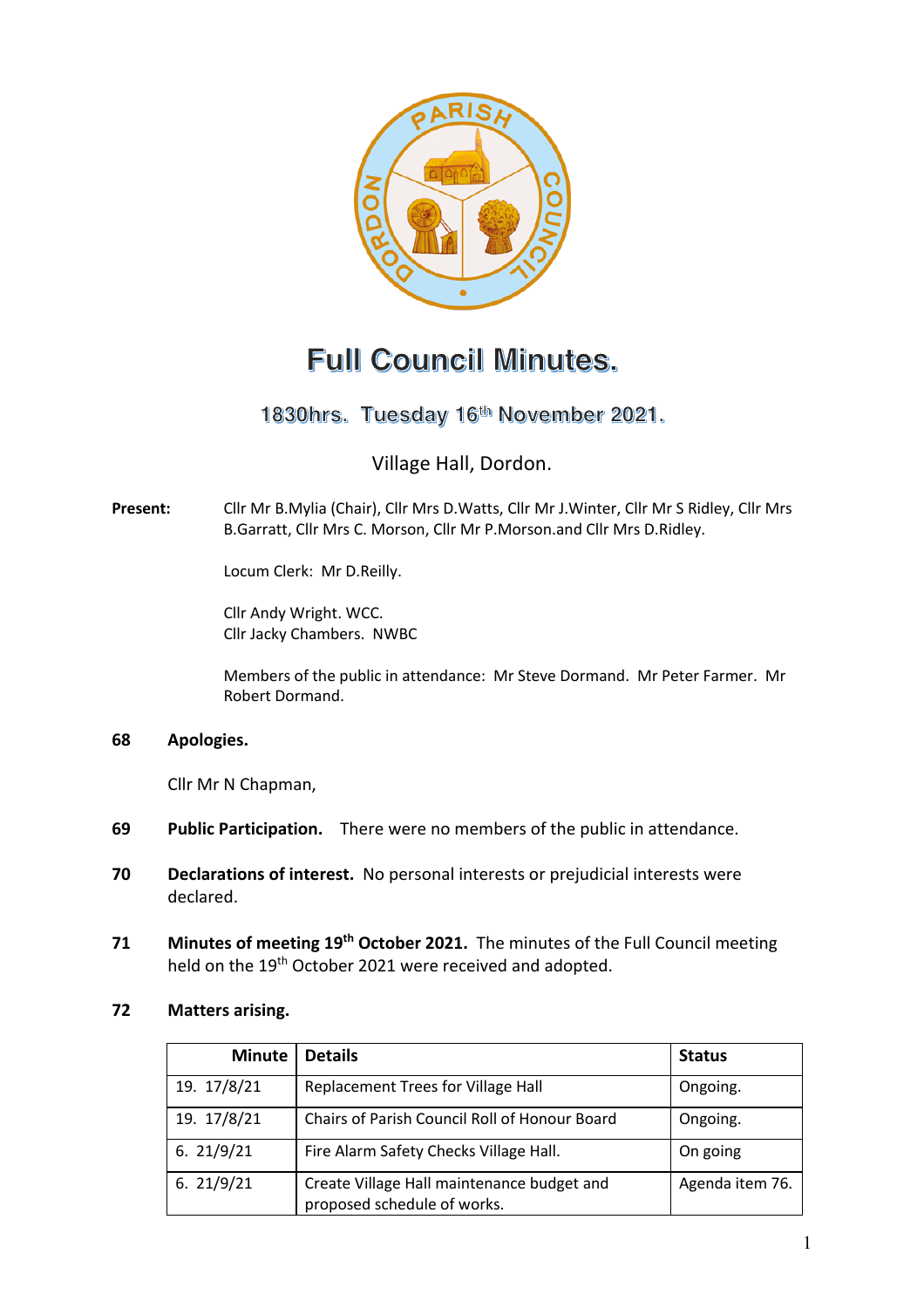| 6.21/9/21   | Purchase new hot water urn.            | Completed |
|-------------|----------------------------------------|-----------|
| 12. 21/9/21 | <b>Contribution to Community Award</b> | On going  |
| 15. 21/9/21 | Village Hall painting commission.      | On going  |

## **73 Update from NWBC & WCC**.

NWBC Cllrs Chambers and WCC Cllr Wright updated the meeting on local considerations.

**74 Freaseley Common.** The clerk reported that a sit visit was planned for Dordon Parish Council to visit Freasley Common on 9th December 2021. Parish councillors will be supported by legal and surveyor professional advisors.

**Action:** Clerk to update future meeting on developments.

## **75 Finance update.**

a. Account balances and transactions from 19<sup>th</sup> October 2021 to 16<sup>th</sup> November 2021.

#### **1. Unity Trust Bank. Account 20449861. General Account.**

Balance on 16th November 2021 = **£11,004:79p**

#### **2. HSBC Account 90292494.**

Balance on 5th November 2021 = **£50,240.66p**

NB: VAT Reclaimed to 30 Sept 21 – Income of £5,588.91 paid on 15<sup>th</sup> Oct 2021.

#### **3. HSBC Account 61183680. Reserves.**

Balance on 5th November 2021 = **£150:12p**

#### **4. Petty Cash**

Balance on 16th November 2021 = **Nil** 

#### **TOTAL PARISH COUNCIL FUNDS = £61,395.57**

#### **5. Unity Trust Bank. Account 20449874. Community Shop.**

Balance on 16th November 2021 = **Nil**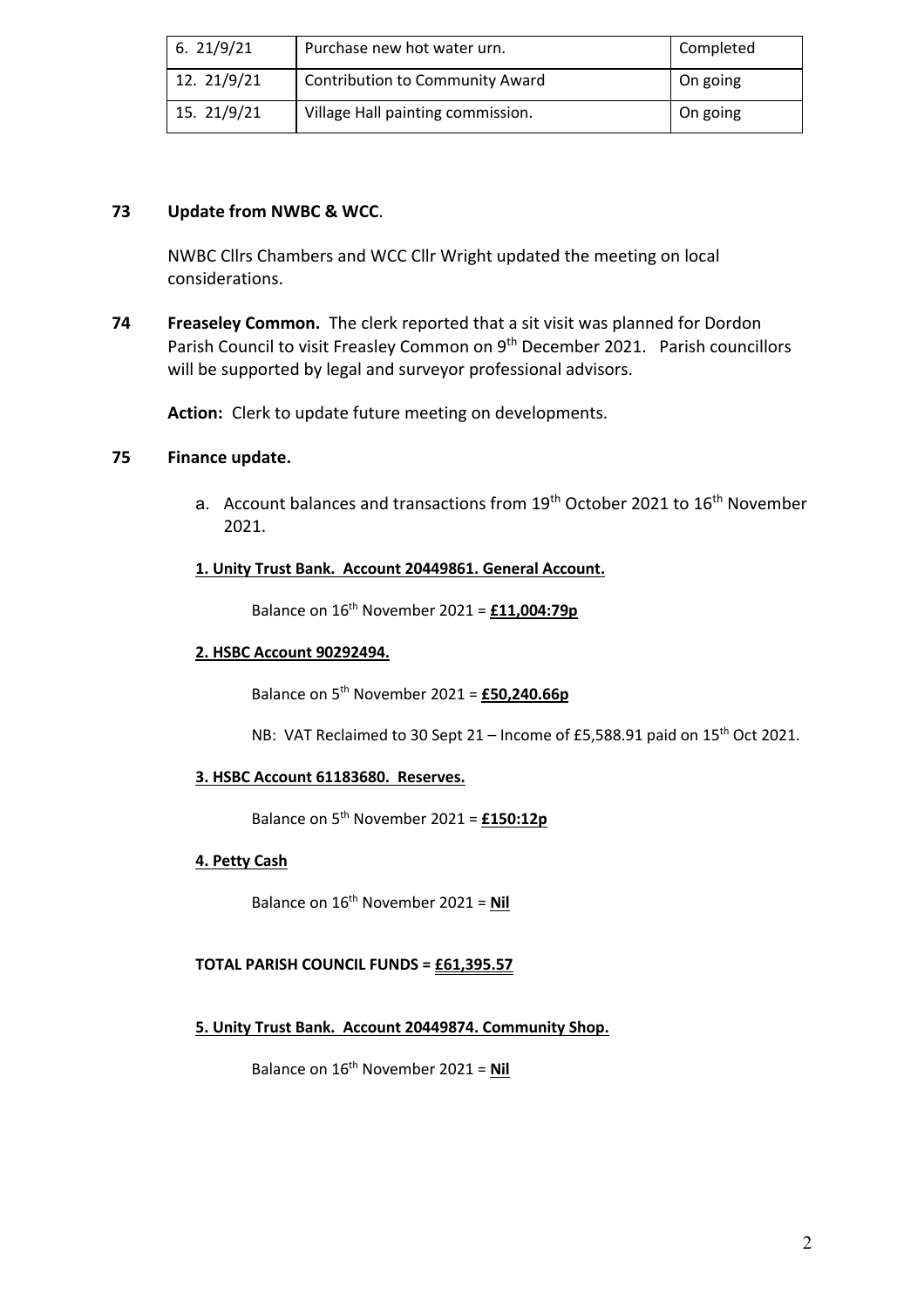# **TRANSACTIONS - 18TH OCTOBER TO 16TH NOVEMBER 2021.**

#### **Unity Trust Bank. Account 20449861. General Account.**

|           | <b>12Nov2021</b>   B/P to: Lees Fabrications | <b>BENCH FITTING</b>       | -480.00     | 11,004.79 |
|-----------|----------------------------------------------|----------------------------|-------------|-----------|
| 12Nov2021 | B/P to: David Reilly                         | <b>CLERK - SALARY PP7</b>  | -867.72     | 11,484.79 |
|           | 12Nov2021 B/P to: Warks CAVA                 | PAYROLL INV2021018         | $-358.63$   | 12,352.51 |
|           | 12Nov2021   B/P to: David Reilly             | <b>ADMIN SUPPLIES</b>      | $-34.92$    | 12,711.14 |
| 12Nov2021 | B/P to: Simon Smithson                       | WEBPAGE                    | $-50.00$    | 12,746.06 |
|           | <b>08Nov2021</b> B/P to: Polaris             | DISHWASHER REPAIR          | $-109.56$   | 12,796.06 |
| 08Nov2021 | B/P to: David Reilly                         | <b>TEA URN &amp; DIARY</b> | -99.98      | 12,905.62 |
| 08Nov2021 | B/P to: David Ogilvie Eng                    | <b>INV 187220</b>          | $-1,856.40$ | 13,005.60 |
| 28Oct2021 | B/P to: David Reilly                         | <b>CLERK - WREATHS</b>     | $-39.50$    | 14,862.00 |
| 28Oct2021 | B/P to: Mr M.Healey                          | GROUNDSMAINTENANCE         | -80.00      | 14,901.50 |
| 20Oct2021 | NORTH WARWICKSHIRE<br><b>BOROUGH COUNCIL</b> | Precept                    | 14,981.50   | 14,981.50 |

#### **HSBC Account 90292494.**

| 05Nov2021 Tai Chi |                          |           | <b>VH Rent</b>    | 30        | 50240.66 |
|-------------------|--------------------------|-----------|-------------------|-----------|----------|
| 05Nov2021         | Slimming world           |           | <b>VH Rent</b>    | 65        |          |
|                   | 05Nov2021 Polesworth grp |           | <b>VH Rent</b>    | 20        |          |
| 05Nov2021         | Tai Chi                  |           | <b>VH Rent</b>    | 40        |          |
| 01Nov2021         | Eon Next                 | DD.       | <b>Utilities</b>  | $-169$    |          |
| 01Nov2021         | <b>Eon Next</b>          | <b>DD</b> | <b>Utilities</b>  | $-186$    | 50085.66 |
| 29Oct2021         | Tai Chi                  |           | <b>VH Rent</b>    | 30        |          |
| 29Oct2021         | Slimming world           |           | <b>VH Rent</b>    | 65        |          |
| 29Oct2021         | <b>NWBC</b>              |           | <b>VH Rent</b>    | 425       |          |
| 23Oct2021         | Tai Chi                  |           | <b>VH Rent</b>    | 20        | 49920.66 |
| 22Oct2021         | Ta Chi                   |           | <b>VH Rent</b>    | 30        |          |
| 22Oct2021         | Slimming World           |           | <b>VH Rent</b>    | 65        |          |
| 21Oct 2021        | A Reynolds               | SO        | Salary            | $-106.73$ | 49805.66 |
| 21Oct 2021        | 104735                   |           | Tonks Bro - Trees | $-144$    |          |
| 18Oct 2021        | D Sullivan               | <b>SO</b> | Salary            | $-520$    | 50056.39 |

# **HSBC Account 61183680. Reserves.**

| <b>05Nov2021</b> Balance Carried Forward |  |  |  | 150.12 |
|------------------------------------------|--|--|--|--------|
|------------------------------------------|--|--|--|--------|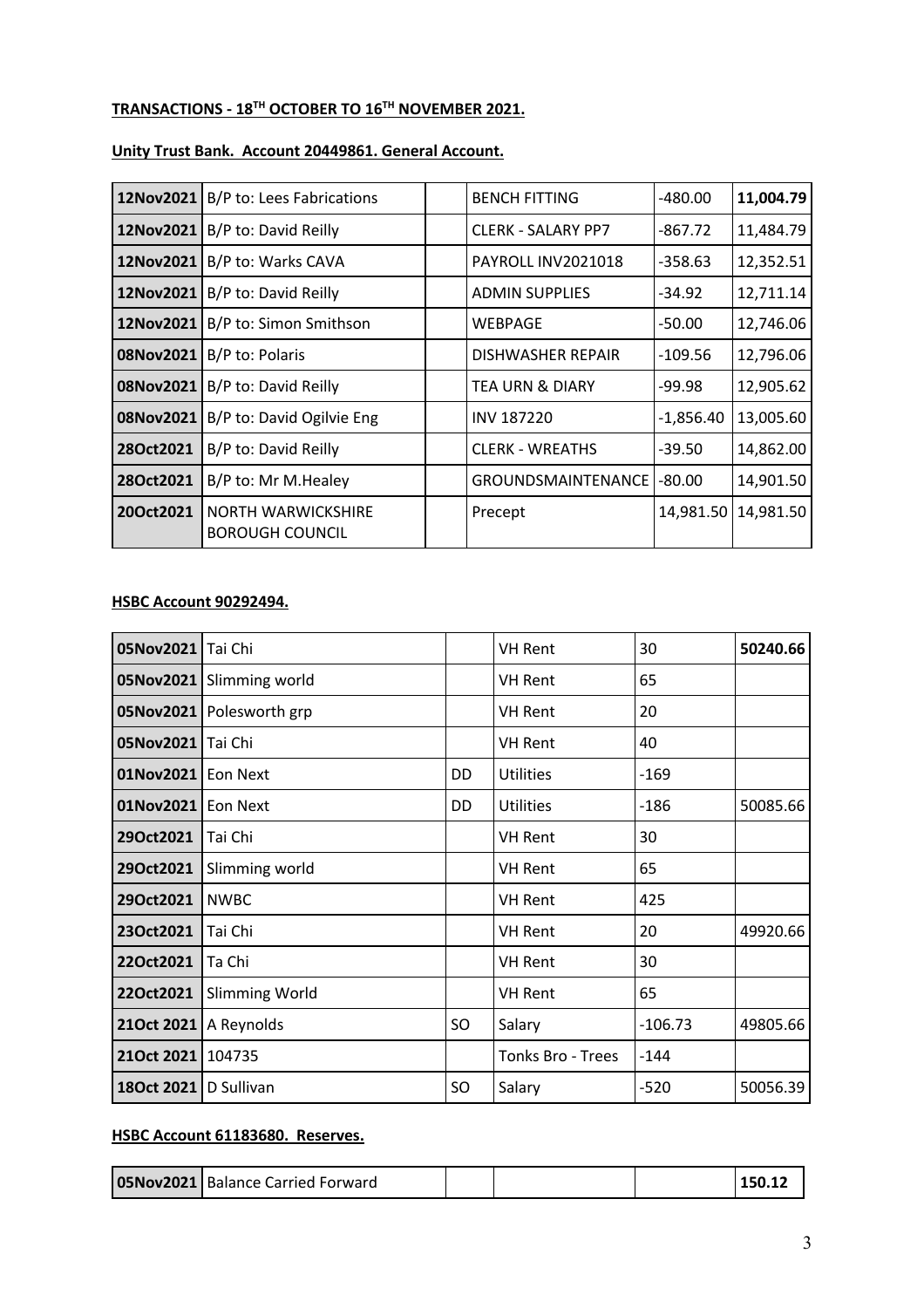- b. Purchase orders were scrutinised and approved.
- c. Closure of HSBC Bank Account. The clerk reports on the proposals to cloase the HSBC bank accounts.

**Motion:** That Dordon Parish Council close HSBC Account 90292494 and HSBC Account 61183680. That Dordon Parish Council uses Unity Trust Bank as its sole banking and savings provider. That the clerk be instructed to submit closure forms to HSBC.

Proposed: Cllr Winter. Seconded: Cllr Ridley.

## **Agreed.**

HSBC account closure forms for HSBC Account 90292494 and HSBC Account 61183680 were signed by signatories Cllr P Morson, Cllr C Morson and Cllr J Winter.

**Action:** Clerk to submit the closure forms.

- **76 Dordon Village Hall Maintenance.** Item carried forward to a future meeting.
- **77 Standing Orders.** Cllrs considered an amendment to the National Model Standing Orders.

**Motion:** That Standing Order 5g be amended to read:

*"The Chairman of the Council shall not be allowed to serve for more than one consecutive annual meeting cycle (ordinarily this will be a 12 month period), unless there are no other councillors who wish to stand for election to the chair."*

Proposed: Cllr Winter. Seconded: Cllr Ridley.

**Agreed.**

- **78 To receive an update on Dordon Neighbourhood Plan.** Cllr S Ridley updated members on the Dordon Neighbourhood Plan consultation process.
- **79 Draft Budget for 2022/23.** Councillors discussed a draft budget for the fiscal year 2022/23.
- **80 Report on Parish Council Climate Change Options.** Cllr Garrett reported that she will attend a dedicated conference on 20<sup>th</sup> January 2022.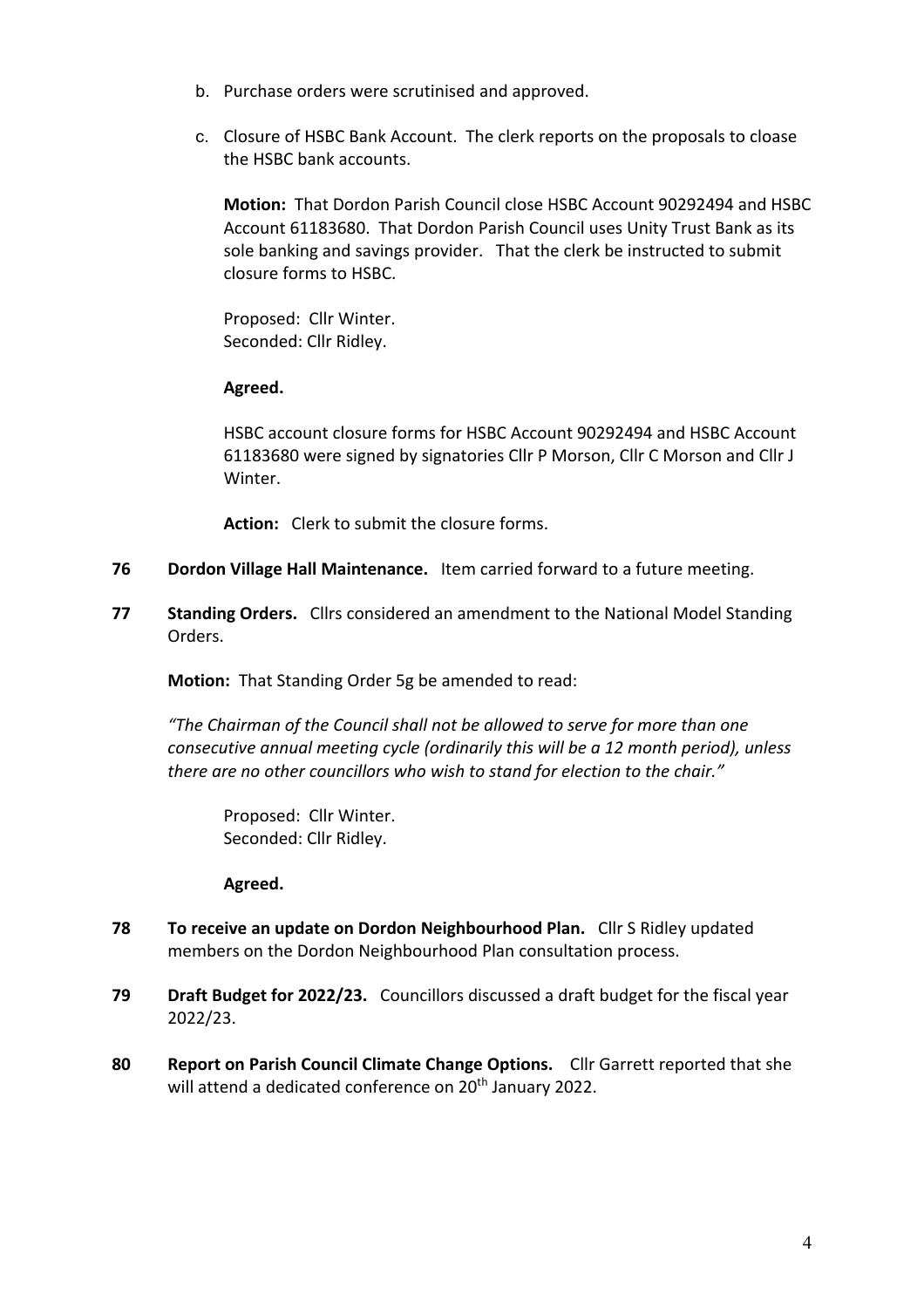**81 Sec 137 Grant Applications.** Councillors considered a Sec 137 grant application from Dordon Community Craft Group.

> Proposed: Cllr Winter. Seconded: Cllr Watson.

#### **Agreed.**

**82. Queen's Diamond Jubilee Fund**. Councillors considered establishing a parish council community grant fund to celebrate Her Majesty the Queen's Diamond Jubilee.

**Motion:** That Dordon Parish Council create a Diamond Jubilee Fund and the Dordon Activities Group be commissioned to report to the council of options for funding support.

Proposed: Cllr D.Ridley. Seconded: Cllr Watson.

#### **Agreed.**

**83 Planning Applications and consultations**. Councillors considered a consultation response the following Planning Applications. It was noted and no objections were raised.

| Reference     | <b>Details</b>                        | <b>Status</b>                                |
|---------------|---------------------------------------|----------------------------------------------|
| PAP/2021/0565 | Shaw House Freasley Common<br>Dordon. | Live.<br>Consultation end date:<br>13/11/202 |
|               | Construction of machinery store       |                                              |

**84 Correspondence.** Councillors considered correspondence received by the parish council.

| Item | <b>Subject</b>                                 | <b>Status</b>   |
|------|------------------------------------------------|-----------------|
|      | David Hodgetts. Hedgerow works to<br>footpath. | Completed.      |
|      | WALC Diamond Jubilee Fund                      | Agenda item 82. |

**85 Parish Councillor's Reports**. No items raised.

#### **86 Date of Next Meetings:**

Tuesday 18th January 2022.

# **87 Motion to Committee - Exclusion of the Public and Press.**

*Pursuant to Section1 (2) of the Public Bodies (admission to meetings) Act 1960, it is proposed that the public and representatives of the press be excluded from the meeting during the consideration of the following items of business as publicity*